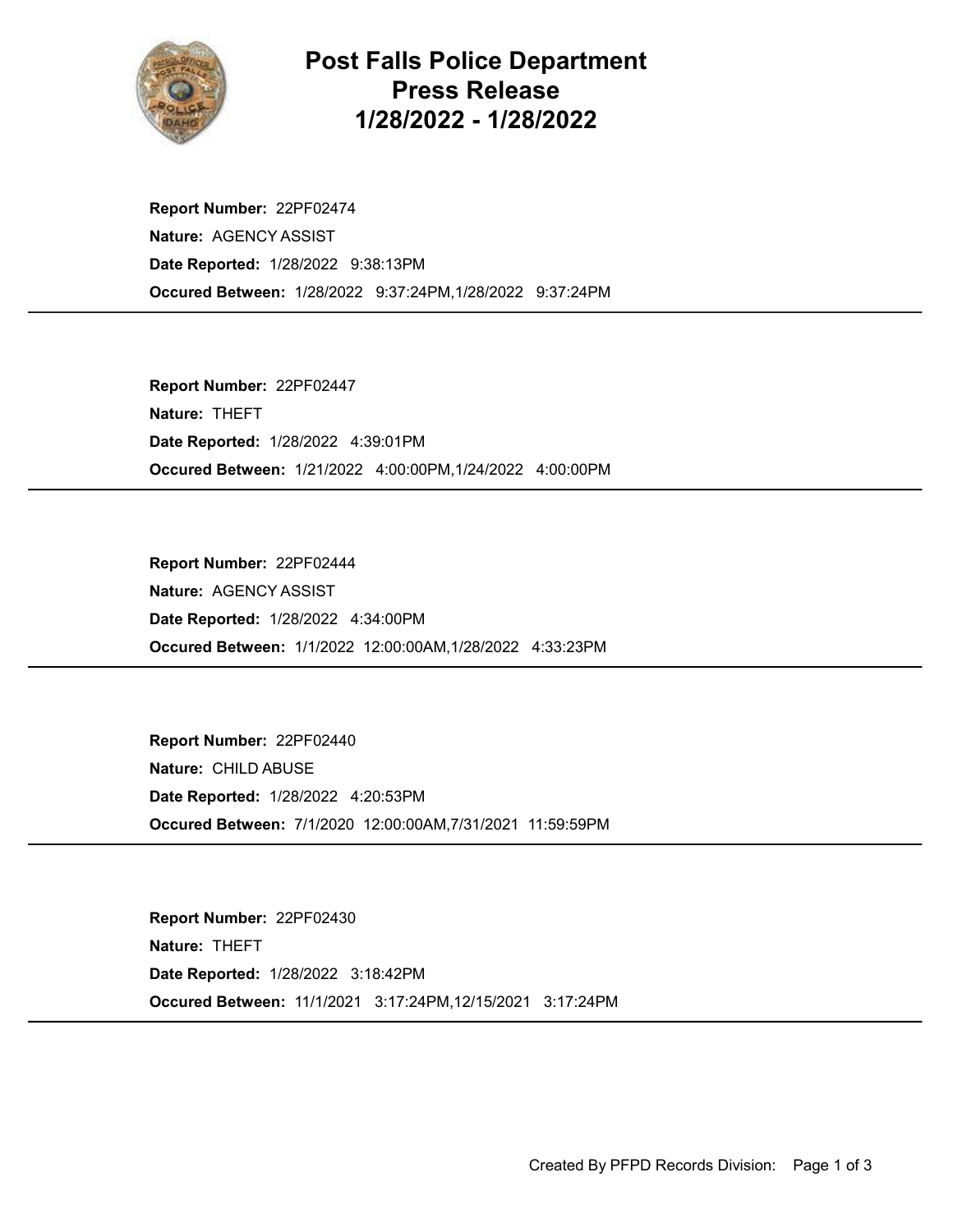Occured Between: 1/28/2022 3:00:35PM,1/28/2022 3:00:35PM Report Number: 22PF02428 Nature: ACCIDENT H&R Date Reported: 1/28/2022 3:00:43PM

Occured Between: 1/28/2022 2:41:29PM,1/28/2022 2:41:29PM Report Number: 22PF02426 Nature: AGENCY ASSIST Date Reported: 1/28/2022 2:41:52PM

Occured Between: 1/28/2022 2:33:21PM,1/28/2022 2:33:21PM Report Number: 22PF02424 Nature: SHOPLIFTER Date Reported: 1/28/2022 2:34:14PM

Occured Between: 1/28/2022 1:23:10PM,1/28/2022 1:23:11PM Report Number: 22PF02415 Nature: OVERDOSE Date Reported: 1/28/2022 1:23:41PM

Occured Between: 1/28/2022 1:13:07PM,1/28/2022 1:13:07PM Report Number: 22PF02413 Nature: THEFT Date Reported: 1/28/2022 1:16:22PM

Occured Between: 1/27/2022 10:30:00PM,1/28/2022 8:45:00AM Report Number: 22PF02393 Nature: DEAD BODY Date Reported: 1/28/2022 8:57:24AM